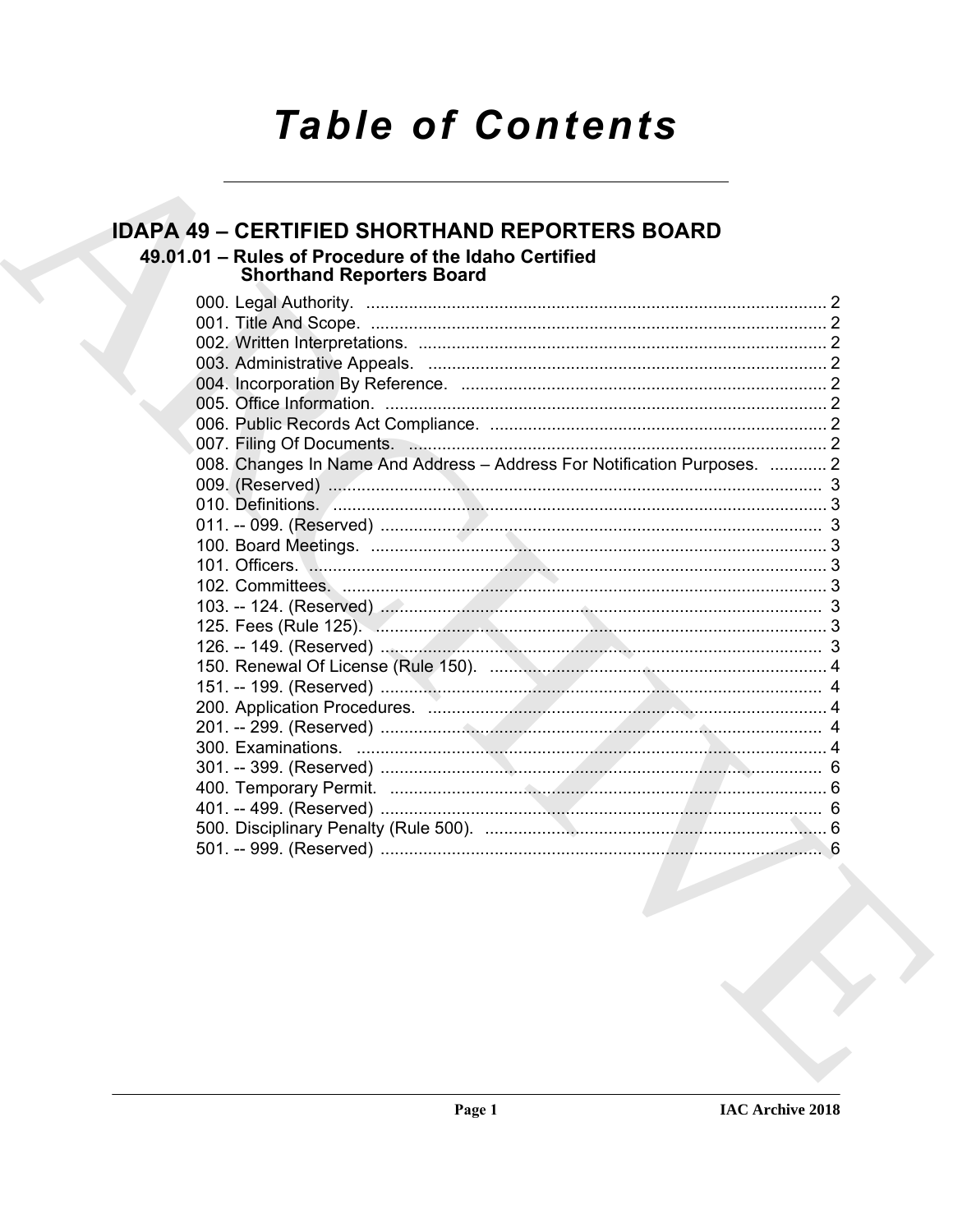#### **IDAPA 49 TITLE 01 CHAPTER 01**

### <span id="page-1-0"></span>**IDAPA 49 – CERTIFIED SHORTHAND REPORTERS BOARD**

#### **49.01.01 – RULES OF PROCEDURE OF THE IDAHO CERTIFIED SHORTHAND REPORTERS BOARD**

#### <span id="page-1-19"></span><span id="page-1-18"></span><span id="page-1-15"></span><span id="page-1-4"></span><span id="page-1-3"></span><span id="page-1-2"></span><span id="page-1-1"></span>**000. LEGAL AUTHORITY.**

**CHAPTER 01**<br> **CHAPTER D SHORTHAND REPORTERS BOARD**<br>
49.01.01 – RULES OF PROGERIMS OF REVIAIN OCERVITERS BOARD<br>
49.01.01 – RULES OF PROGERIMS OF DEVICATION CHAPTERS COMPUTERS (3.449)<br>
THE CHAPTER CHAPTER CHAPTER (1.149)<br> These rules are adopted under the authority of Section 54-3107, Idaho Code. (5-8-09) **001. TITLE AND SCOPE.** These rules shall be cited as IDAPA 49.01.01, "Rules of Procedure of the Idaho Certified Shorthand Reporters Board." These rules establish procedures for the organization and operation of the Board.  $(1-1-97)$ **002. WRITTEN INTERPRETATIONS.** Written interpretations, if any, of this chapter are available for review at the board office.  $(4-6-05)$ **003. ADMINISTRATIVE APPEALS.** Administrative appeals shall be governed by the Administrative Procedures Act, Title 67, Chapter 52, Idaho Code.  $(4-6-05)$ **004. INCORPORATION BY REFERENCE.** No documents are incorporated by reference in these rules. (4-6-05) **005. OFFICE INFORMATION.** The office of the Idaho Certified Shorthand Reporters Board is located within the Bureau of Occupational Licenses,

<span id="page-1-16"></span><span id="page-1-14"></span><span id="page-1-11"></span><span id="page-1-7"></span><span id="page-1-6"></span><span id="page-1-5"></span>700 W. State Street, Boise, Idaho 83702. The Bureau is open between the hours of 8:00 a.m. and 5:00 p.m. each day except Saturdays, Sundays and holidays. The telephone number of the office is (208) 334-3233. The fax number of the office is (208) 334-3945. The email address of the Board is  $\text{area}$ ; idaho.gov. The Board's official website is www.ibol.idaho.gov. (5-8-09)

#### <span id="page-1-17"></span><span id="page-1-8"></span>**006. PUBLIC RECORDS ACT COMPLIANCE.**

These rules are subject to and in compliance with the Idaho Public Records Act. (4-6-05)

#### <span id="page-1-13"></span><span id="page-1-9"></span>**007. FILING OF DOCUMENTS.**

All written communications and documents that are intended to be part of an official record for decision in a rulemaking or contested case must be filed with the Executive Secretary of the Board. One (1) original is sufficient for submission to the hearing officer, with one (1) copy for the Board and one (1) copy submitted to the opposing party. Whenever documents are filed by facsimile transmission (FAX), originals shall be deposited in the mail the same day or hand delivered the following business day to the hearing officer or the Board, and opposing parties. (4-6-05)

### <span id="page-1-12"></span><span id="page-1-10"></span>**008. CHANGES IN NAME AND ADDRESS – ADDRESS FOR NOTIFICATION PURPOSES.**

**01. Change of Name**. Whenever a change of registrant name occurs, the Board must be notified of the change within fourteen (14) days. Documentation confirming the change of name must be submitted with the notification. (4-9-09) notification. (4-9-09)

**02. Change of Address**. Whenever a change of registrant mailing address occurs, the Board must be notified of the change within fourteen (14) days. (4-9-09)

**03. Address for Notification Purposes**. The most recent mailing address on record with the Board will be utilized for purposes of all written communication with the registrant including, but not limited to, notification of renewal and notices related to disciplinary actions. (4-6-05)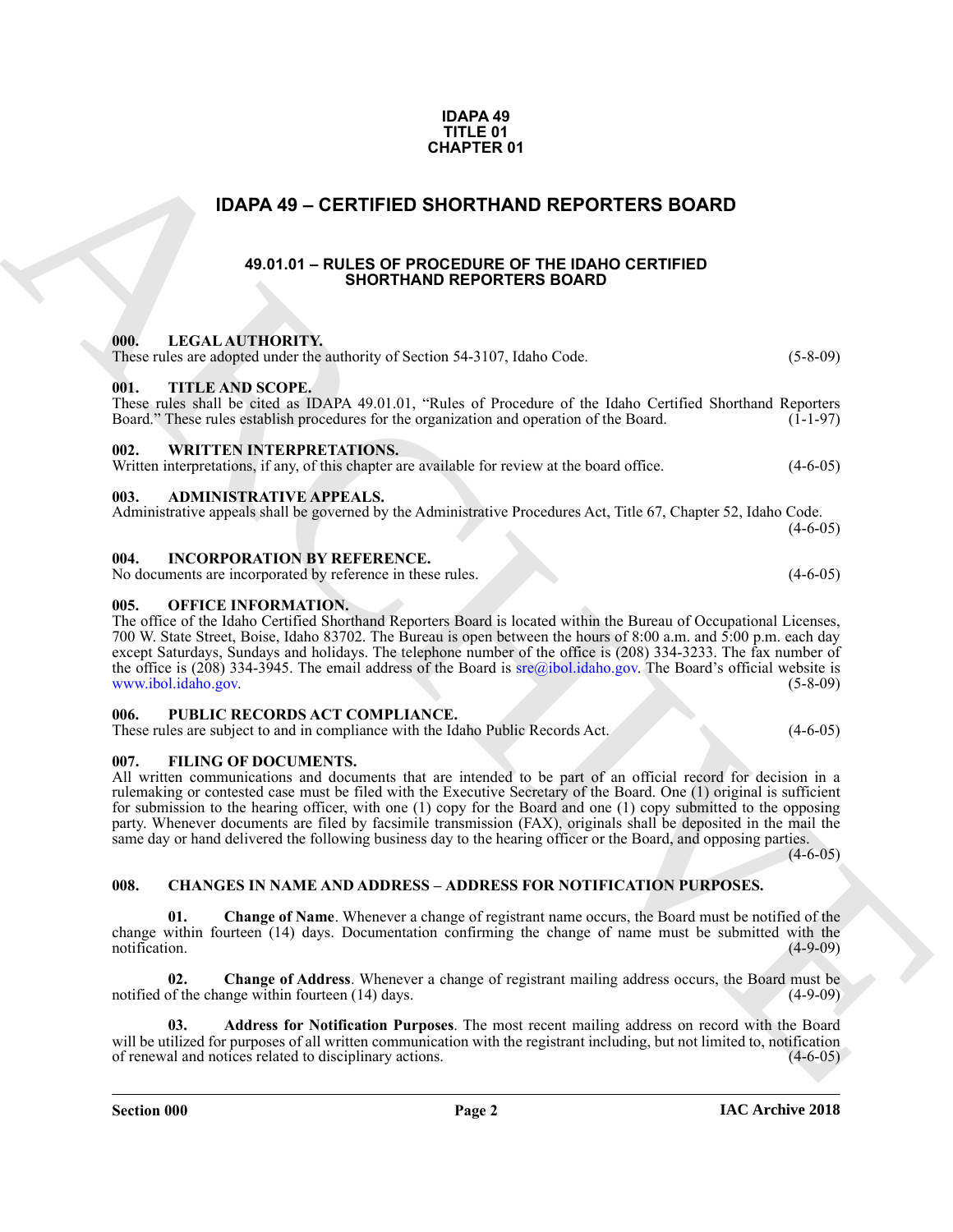#### <span id="page-2-14"></span><span id="page-2-13"></span><span id="page-2-1"></span><span id="page-2-0"></span>**009. (RESERVED)**

|                                       | <b>Certified Shorthand Reporters Board</b>                                                          | <b>Certified Shorthand Reporters Board</b>                                                                                                                                                                                                                                                                                                                                                                                                                                    |             |
|---------------------------------------|-----------------------------------------------------------------------------------------------------|-------------------------------------------------------------------------------------------------------------------------------------------------------------------------------------------------------------------------------------------------------------------------------------------------------------------------------------------------------------------------------------------------------------------------------------------------------------------------------|-------------|
| 009.                                  | (RESERVED)                                                                                          |                                                                                                                                                                                                                                                                                                                                                                                                                                                                               |             |
| 010.                                  | DEFINITIONS.<br>For the purpose of these rules:                                                     |                                                                                                                                                                                                                                                                                                                                                                                                                                                                               | $(7-1-93)$  |
| 01.                                   | Act. Title 54, Chapter 31, Idaho Code.                                                              |                                                                                                                                                                                                                                                                                                                                                                                                                                                                               | $(1-1-97)$  |
| 02.                                   | Board. The Idaho Certified Shorthand Reporters Board.                                               |                                                                                                                                                                                                                                                                                                                                                                                                                                                                               | $(7-1-93)$  |
| $011. - 099.$                         | (RESERVED)                                                                                          |                                                                                                                                                                                                                                                                                                                                                                                                                                                                               |             |
| 100.                                  | <b>BOARD MEETINGS.</b>                                                                              | The Board shall meet at least once a year. In addition to this annual meeting, the chairman may call special meetings<br>from time to time when it is deemed necessary, or upon request of two (2) or more members of the Board. (4-9-09)                                                                                                                                                                                                                                     |             |
| 101.<br>is not a member of the Board. | <b>OFFICERS.</b>                                                                                    | Officers elected from the Board shall be chairman, and vice-chairman. An executive secretary may be appointed who                                                                                                                                                                                                                                                                                                                                                             | $(4-9-09)$  |
| 102.<br>Board may assign to them.     | <b>COMMITTEES.</b>                                                                                  | Regular or special committees may be appointed by the chairman and shall present reports to the Board at the time<br>specified or at the earliest regular or special meeting of the Board. A special voluntary committee from the public,<br>which may include members of the Board, may be formed to render special services during examinations or as the                                                                                                                   | $(4-9-09)$  |
| 01.                                   | time of meeting. The board chairman shall not vote except to break a tie.                           | <b>Quorum.</b> A quorum shall be at least three (3) members of the Board legally holding office at the                                                                                                                                                                                                                                                                                                                                                                        | $(4-9-09)$  |
| 02.                                   | number as assigned to that particular C.S.R. by the Board.                                          | Certificates. Certificates of registration shall be issued to each certified shorthand reporter, as<br>prescribed by the Title 54, Chapter 31, on forms adopted by the Board. Certificates shall be displayed by certified<br>shorthand reporters in their place of business. A new certificate may be issued by the Board to replace one lost,<br>destroyed, or mutilated upon receipt of a replacement fee of ten dollars (\$10). Each certificate shall bear an individual | $(4-9-09)$  |
| $103. - 124.$                         | (RESERVED)                                                                                          |                                                                                                                                                                                                                                                                                                                                                                                                                                                                               |             |
| 125.                                  | FEES (RULE 125).<br>Fees are established in accordance with Section 54-3110, Idaho Code as follows: |                                                                                                                                                                                                                                                                                                                                                                                                                                                                               | $(4-9-09)$  |
| 01.                                   |                                                                                                     | Application Fee. Application Fee (Certificate/Temporary Permit) -- Fifty dollars (\$50).                                                                                                                                                                                                                                                                                                                                                                                      | $(4-9-09)$  |
| 02.                                   | <b>Examination Fee.</b> Examination-Reexamination Fee -- Fifty dollars (\$50).                      |                                                                                                                                                                                                                                                                                                                                                                                                                                                                               | $(4-9-09)$  |
| 03.                                   |                                                                                                     | Annual Renewal Fee. Renewal Fee (Certificate/Temporary Permit) -- Seventy-Five dollars (\$75).                                                                                                                                                                                                                                                                                                                                                                                | $(4-9-09)$  |
| 04.                                   |                                                                                                     | Reinstatement Fee. Reinstatement fee is as provided in Section 67-2614, Idaho Code.                                                                                                                                                                                                                                                                                                                                                                                           | $(3-24-16)$ |
| 05.                                   |                                                                                                     | <b>Examination Preparation Materials.</b> Examination Preparation Materials -- Twenty dollars (\$20)                                                                                                                                                                                                                                                                                                                                                                          | $(4-9-09)$  |
| 06.                                   | application, examination or reinstatement of a license.                                             | Refund of Fees. No refund of fees shall be made to any person who has paid such fees for                                                                                                                                                                                                                                                                                                                                                                                      | $(4-9-09)$  |
|                                       |                                                                                                     |                                                                                                                                                                                                                                                                                                                                                                                                                                                                               |             |

#### <span id="page-2-15"></span><span id="page-2-2"></span>**011. -- 099. (RESERVED)**

#### <span id="page-2-9"></span><span id="page-2-3"></span>**100. BOARD MEETINGS.**

#### <span id="page-2-23"></span><span id="page-2-4"></span>**101. OFFICERS.**

#### <span id="page-2-12"></span><span id="page-2-10"></span><span id="page-2-5"></span>**102. COMMITTEES.**

#### <span id="page-2-11"></span><span id="page-2-6"></span>**103. -- 124. (RESERVED)**

#### <span id="page-2-16"></span><span id="page-2-7"></span>**125. FEES (RULE 125).**

- <span id="page-2-18"></span>**01. Application Fee**. Application Fee (Certificate/Temporary Permit) -- Fifty dollars (\$50). (4-9-09)
- <span id="page-2-19"></span>**02. Examination Fee**. Examination-Reexamination Fee -- Fifty dollars (\$50). (4-9-09)
- <span id="page-2-17"></span>**03. Annual Renewal Fee**. Renewal Fee (Certificate/Temporary Permit) -- Seventy-Five dollars (\$75).  $(4-9-09)$
- <span id="page-2-22"></span>**04. Reinstatement Fee**. Reinstatement fee is as provided in Section 67-2614, Idaho Code. (3-24-16)
- <span id="page-2-21"></span><span id="page-2-20"></span><span id="page-2-8"></span>**05. Examination Preparation Materials**. Examination Preparation Materials -- Twenty dollars (\$20)  $(4-9-09)$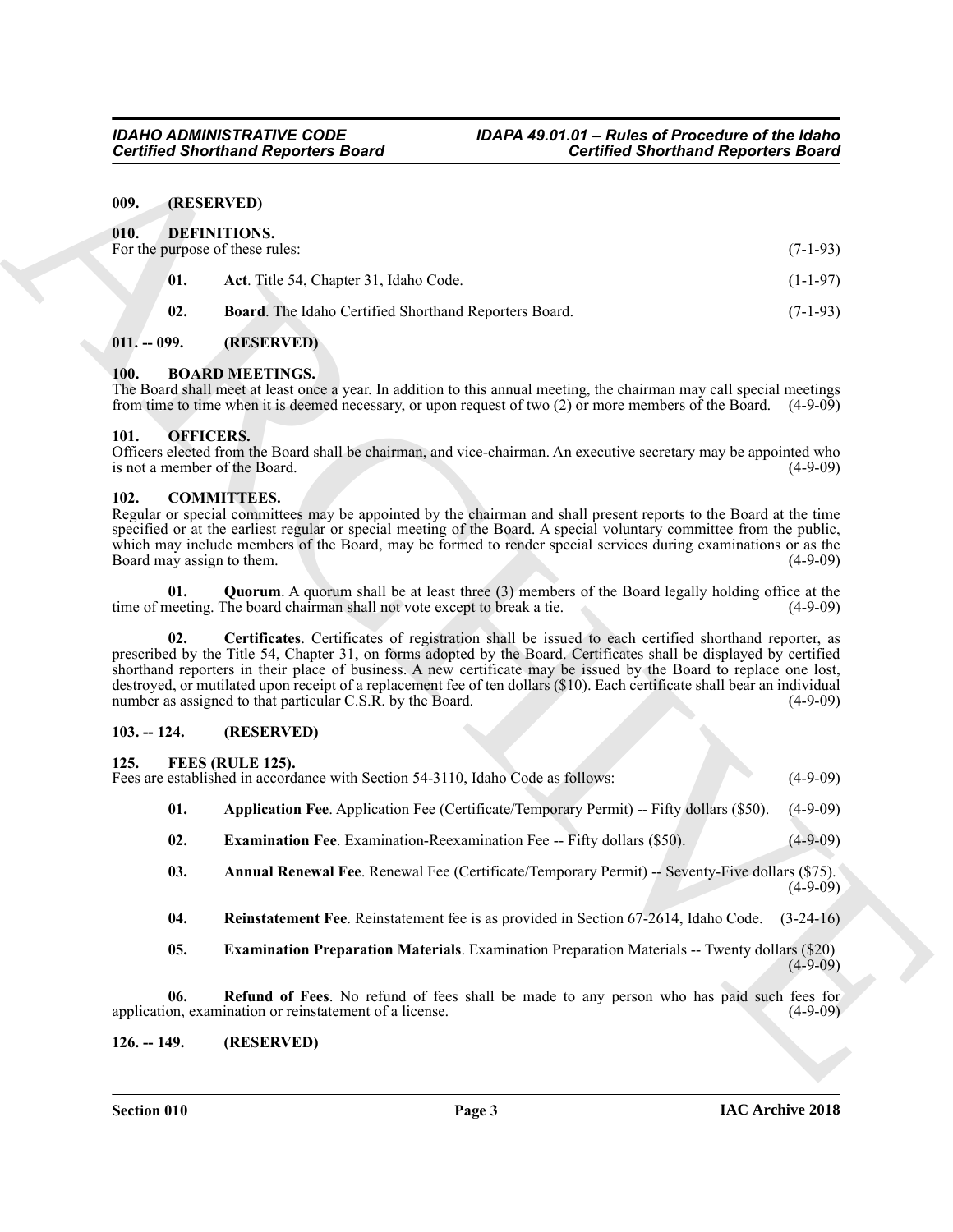#### <span id="page-3-14"></span><span id="page-3-0"></span>**150. RENEWAL OF LICENSE (RULE 150).**

<span id="page-3-15"></span>**01. Expiration Date**. All licenses expire and must be renewed annually on forms approved by the Board in accordance with Section 67-2614, Idaho Code. A license not renewed will be cancelled in accordance with Section 67-2614, Idaho Code. (4-9-09)

<span id="page-3-16"></span>**02. Reinstatement**. Any license cancelled for failure to renew may be reinstated in accordance with Section 67-2614, Idaho Code. (4-9-09)

<span id="page-3-1"></span>**151. -- 199. (RESERVED)**

### <span id="page-3-5"></span><span id="page-3-2"></span>**200. APPLICATION PROCEDURES.**

Applications for registration shall be. (7-1-93)

<span id="page-3-10"></span><span id="page-3-7"></span><span id="page-3-6"></span>**01.** Prescribed Forms. Filed on a form or forms prescribed by the Board. (1-1-97)

**02. Filing Location**. Filed at the Boise office of the Board, accompanied by the required application fee. (1-1-97)

**03. Filing Deadline**. Received by the Board, not less than thirty (30) days prior to the date of  $\alpha$  examination. (1-1-97)

<span id="page-3-8"></span>**04. Incomplete Application**. An application which is not fully completed by the applicant need not be considered or acted upon by the Board and shall be returned to the applicant with a statement of the reason for return.  $(4-9-09)$ 

<span id="page-3-9"></span>**05. Lack of Activity**. Applications on file with the Board where an applicant has failed to respond to a Board request or where the applications have lacked activity for twelve (12) consecutive months shall be deemed denied and shall be terminated upon thirty (30) days written notice unless good cause is established to the Board.

(4-9-09)

#### <span id="page-3-3"></span>**201. -- 299. (RESERVED)**

#### <span id="page-3-4"></span>**300. EXAMINATIONS.**

<span id="page-3-12"></span><span id="page-3-11"></span>

| 01. | <b>Examination Process.</b> |  | $(4-6-05)$ |
|-----|-----------------------------|--|------------|
|     |                             |  |            |

| а. | Late applicants shall not be admitted to the examination room. | $(1-1-97)$ |
|----|----------------------------------------------------------------|------------|
|    |                                                                |            |

**b.** Picture identification shall be shown by all applicants before taking an examination. (4-6-05)

**c.** Examinees are forbidden to receive any unauthorized assistance during the examination. Communication between examinees or possession of unauthorized material or devices during the examination is strictly prohibited. (1-1-97)

**d.** Only scheduled examinees, Board members, and authorized personnel shall be admitted to the examination room. (4-9-09)

#### <span id="page-3-13"></span>**02. Scope of Examination**. (7-1-93)

Government Responses Reader Material Showthand Reporters Board<br>
19. MANNAM OF LEASE (WILLE 159).<br>
Besti all the Victoria Date All the Control of the terms of the state of the Control of the School of the School of the Sch **a.** The complete examining procedure for certification as a certified shorthand reporter consists of two (2) sections. The first section is the written examination covering subjects as are ordinarily given in a school of court reporting and which are common to all fields of practice. The second section is the skills portion which shall consist of the following segments and speeds. (4-11-15)

i. Question and Answer -- Five (5) minutes at two hundred twenty-five (225) words per minute.

 $(4-11-15)$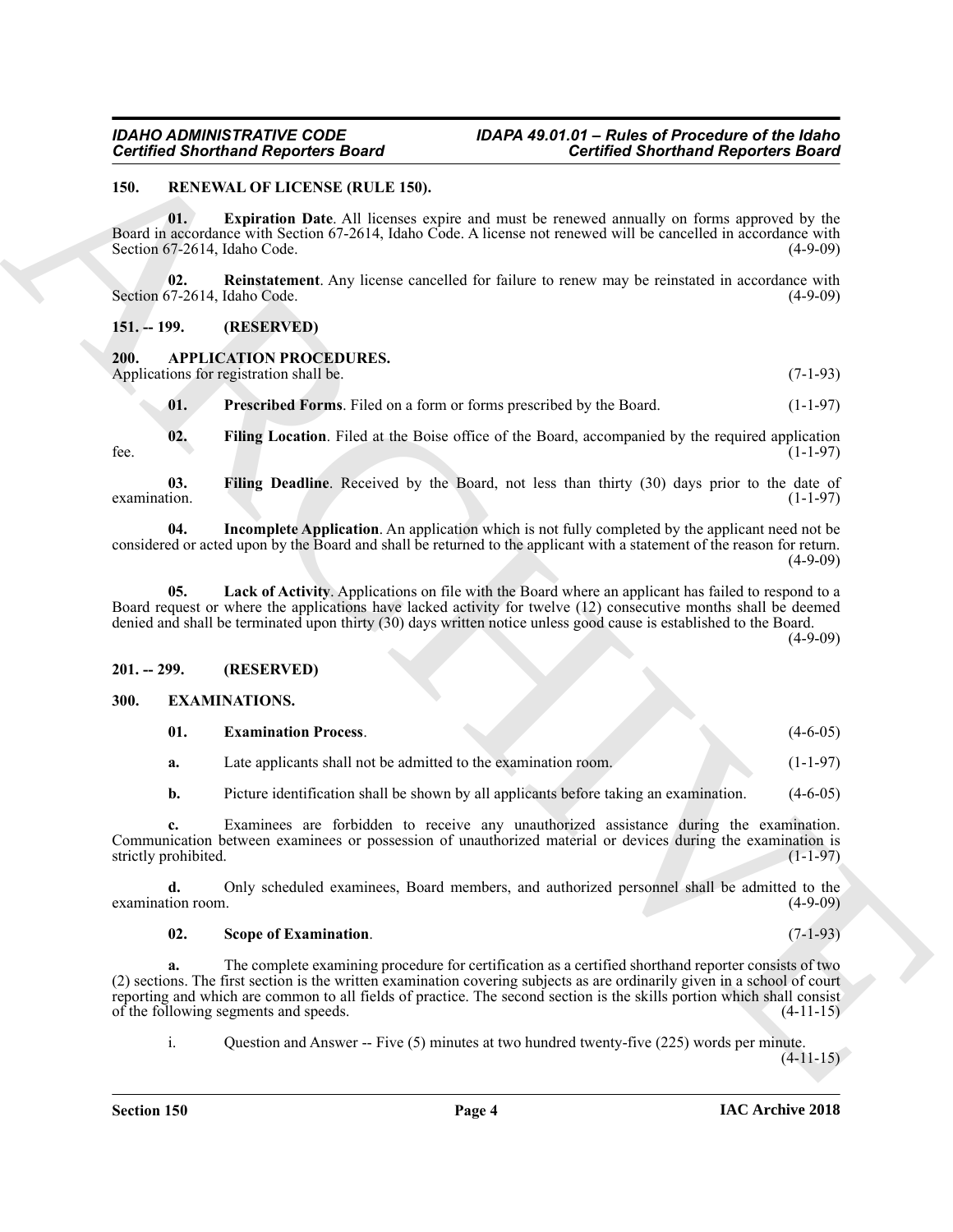ii. Jury Charge -- Five (5) minutes at two hundred (200) words per minute. (4-11-15)

iii. Literary -- Five  $(5)$  minutes at one hundred eighty  $(180)$  words per minute.  $(4-11-15)$ 

iv. Density of Exam -- The syllabic content of the dictated exam shall be one point four (1.4). (7-1-93)

**b.** The examination is the same for all applicants. (7-1-93)

**c.** The examining committee, which shall consist of the three C.S.R. Board members, shall inform ts of the approximate time allowed for typing the skills portion of the examination. (1-1-97) applicants of the approximate time allowed for typing the skills portion of the examination.

**d.** The written examination and the three (3) skills segments can be passed individually for the Idaho  $\alpha$  examination.  $(4-11-15)$ 

#### <span id="page-4-0"></span>**03. Grading**. (7-1-93)

**a.** Each applicant must attain a grade of seventy-five percent (75%) or above to pass the written examination and ninety-five percent (95%) or above in each segment to pass the skills portion. (4-11-15)

**b.** Every applicant receiving a grade of less than seventy-five percent (75%) in the written examination shall be deemed to have failed such examination and shall have the application denied without prejudice.  $(1-1-97)$ 

**c.** Every applicant receiving a grade of less than ninety-five percent (95%) in each of the skills segments of the examination shall be deemed to have failed such examination and shall have the application denied without prejudice. (4-11-15)

**d.** An applicant failing either the written section, or the skills portion, and having filed a new application for examination, shall be required to take and pass within a two-year period only the section for which a failing grade was received. (1-1-97)

#### <span id="page-4-1"></span>**04. Inspection of Examination**. (7-1-93)

**Contributed Shorthand Region for Board<br>
Archives Theory and Region for Board<br>
A. May Change – The CSI minutes at two knowled (200) were because the contribute of the UL-131<br>
B. Lineary – Five C) functions is two knowledg a.** An applicant who fails to obtain a passing grade in the skills portion may inspect his/her examination papers at such times and locations as may be designated by the Board. Inspection of such examination papers shall be permitted within a thirty (30) day period after receipt of notice by the applicant of his/her failure to pass the examination. (1-1-97)

**b.** At the time of inspection no one other than the examinee or his/her attorney and a representative of the Board shall have access to such examination papers. (1-1-97)

#### <span id="page-4-2"></span>**05. Inspection Review**. (7-1-93)

**a.** Within thirty (30) days after the date notice of the results of the examination has been mailed to him/her, an applicant who was unsuccessful in the examination may petition the Board for a review of his/her examination papers.  $(1-1-97)$ 

**b.** The petition for review shall be made in writing stating the reason for such review and citing the tems against which the request is directed. (7-1-93) item or items against which the request is directed.

**c.** The Board shall, upon receiving such petition for review, conduct a hearing at the next scheduled Board meeting. (1-1-97)

<span id="page-4-3"></span>**06. Retention of Examinations**. The Board shall retain for at least six (6) months, all examination papers and notes submitted by applicants. (1-1-97)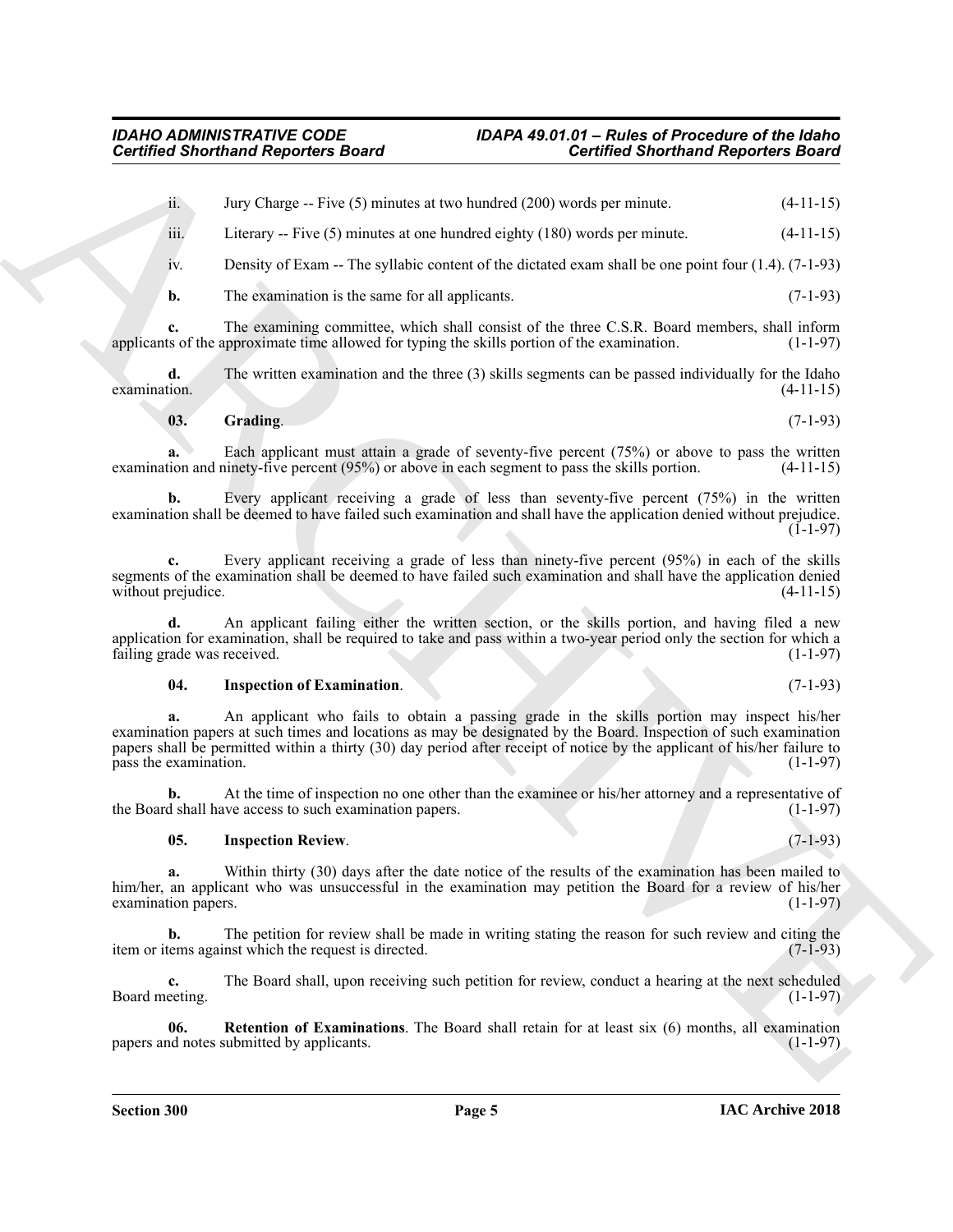#### <span id="page-5-0"></span>**301. -- 399. (RESERVED)**

#### <span id="page-5-1"></span>**400. TEMPORARY PERMIT.**

#### <span id="page-5-7"></span><span id="page-5-6"></span>**01. Eligibility**. (7-1-93)

**a.** Any one (1) or more of the following shall be considered as minimum evidence that the applicant is to hold a temporary permit: (4-11-15) qualified to hold a temporary permit:

i. Hold a Certificate of Merit Reporter (RMR) issued by the National Court Reporters Association (NCRA); (3-14-11) (NCRA); (3-14-11)

ii. Hold a Certificate of Registered Professional Reporter (RPR) issued by the National Court Reporters Association (NCRA); (3-14-11)

iii. Hold a Certified Shorthand Reporter certificate, or its equivalent, in good standing from another state;  $(4-11-15)$ 

iv. Hold a diploma or certificate of completion of all requirements to graduate from a National Court Reporter Association (NCRA) approved school;

v. Has otherwise demonstrated his/her proficiency by a certificate from an agency from another state.  $(1-1-97)$ 

**b.** The applicant shall in addition: (7-1-93)

i. Have graduated from an accredited high school, or have had an equivalent education. (7-1-93)

ii. Be of good moral character, and have filed a complete application with the Board, accompanied by the required fees, as set forth in these rules. (4-9-09)

**02. Permit**. All temporary permits shall be issued for a period of one (1) year and may be renewable for a single additional year if, before the permit expires, the permit holder: (4-11-15)

<span id="page-5-8"></span>**a.** Submits a written renewal request to the Board; (3-14-11)

Government Responsive Board<br>
MI. Explained Shorthand Responses Board<br>
MI. Explained Shorthand Responses Board<br>
MI. Explained Shorthand Responses and the contribution of the state of the state of the state of the state of<br> **b.** Establishes that they have passed at least one (1) skills segment of the Idaho Certified Shorthand Reporter Examination, the Registered Professional Reporter Examination (RPR), or the Registered Merit Reporter Examination (RMR); and (4-11-15)

<span id="page-5-5"></span>**c.** Pays the required fees as set forth in this Chapter. (3-14-11)

#### <span id="page-5-2"></span>**401. -- 499. (RESERVED)**

#### <span id="page-5-3"></span>**500. DISCIPLINARY PENALTY (RULE 500).**

Costs and fees. The Board may order anyone licensed under Title 54, Chapter 31, Idaho Code, who is found by the Board to be in violation of the provisions of Title 54, Chapter 31, Idaho Code, to pay the costs and fees incurred by the Board in the investigation or prosecution of the licensee. (4-9-09)

#### <span id="page-5-4"></span>**501. -- 999. (RESERVED)**